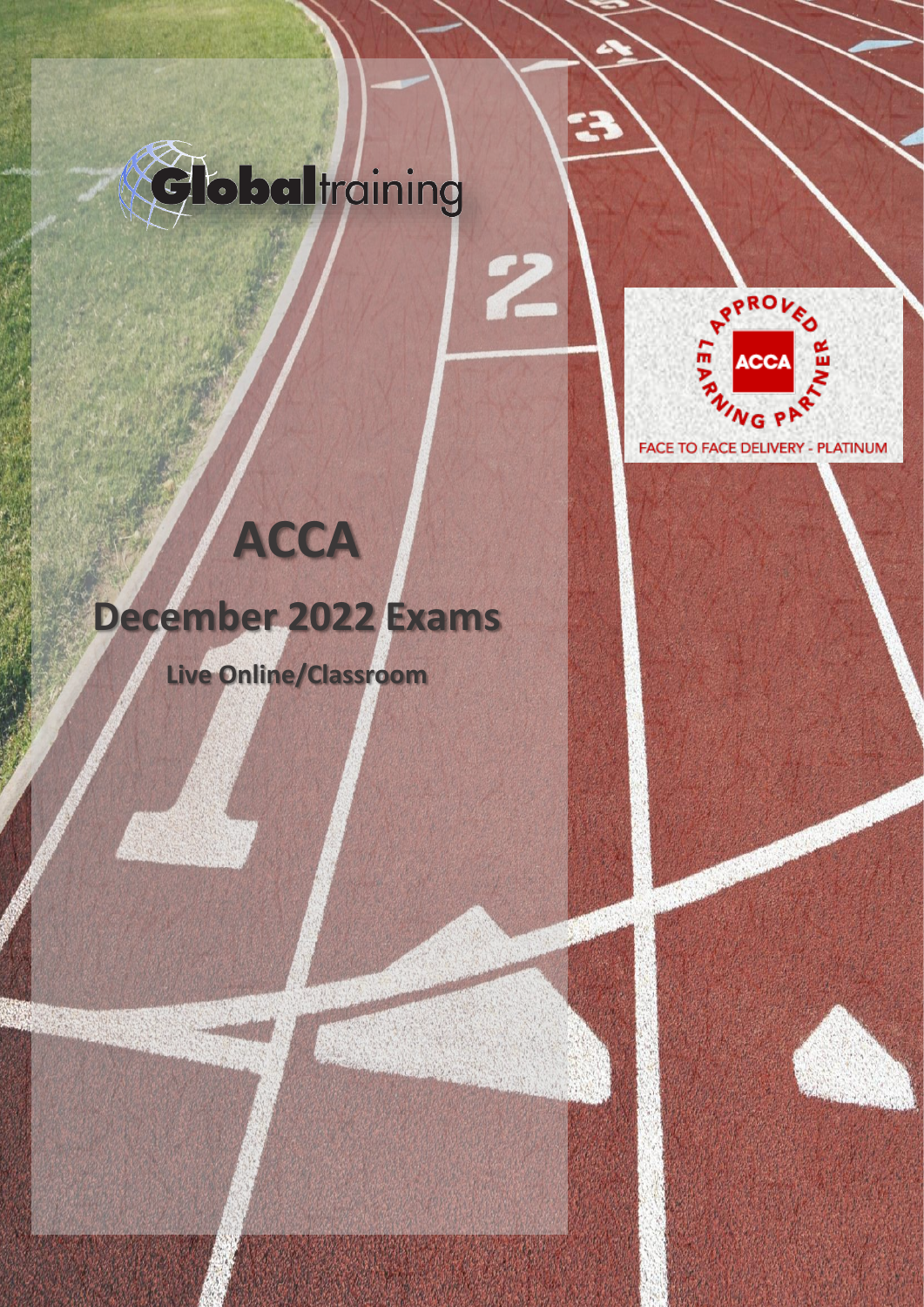| <b>COURSE TIMETABLE</b>       |                                     |                            |                                                                             |                                        |                                      |            |  |  |  |  |
|-------------------------------|-------------------------------------|----------------------------|-----------------------------------------------------------------------------|----------------------------------------|--------------------------------------|------------|--|--|--|--|
| <b>MON</b>                    | <b>TUE</b>                          | <b>WED</b>                 | <b>THU</b>                                                                  | <b>FRI</b>                             | <b>SAT</b>                           | <b>SUN</b> |  |  |  |  |
| 29/8                          | 30/8                                | 31/8                       | 1/9                                                                         | 2/9                                    | 3/9                                  | 4/9        |  |  |  |  |
|                               |                                     |                            |                                                                             | <b>Financial Reporting</b>             |                                      |            |  |  |  |  |
|                               |                                     |                            | <b>Strategic Business Leader</b>                                            |                                        |                                      |            |  |  |  |  |
|                               |                                     |                            |                                                                             |                                        |                                      |            |  |  |  |  |
| <b>MON</b>                    | <b>TUE</b>                          | <b>WED</b>                 | <b>THU</b>                                                                  | FRI                                    | <b>SAT</b>                           | <b>SUN</b> |  |  |  |  |
| 5/9                           | 6/9                                 | 7/9                        | 8/9                                                                         | 9/9                                    | 10/9                                 | 11/9       |  |  |  |  |
|                               | <b>Performance Management</b>       |                            |                                                                             | <b>Financial Management</b>            |                                      |            |  |  |  |  |
| <b>Audit and Assurance</b>    |                                     |                            |                                                                             |                                        |                                      |            |  |  |  |  |
|                               |                                     |                            | <b>Advacned Financial Management</b><br><b>Advanced Audit and Assurance</b> |                                        |                                      |            |  |  |  |  |
|                               |                                     |                            |                                                                             | <b>Strategic Business Reporting</b>    |                                      |            |  |  |  |  |
|                               |                                     |                            |                                                                             |                                        |                                      |            |  |  |  |  |
| <b>MON</b>                    | <b>TUE</b>                          | <b>WED</b>                 | <b>THU</b>                                                                  | <b>FRI</b>                             | <b>SAT</b>                           | <b>SUN</b> |  |  |  |  |
| 12/9                          | 13/9                                | 14/9                       | 15/9                                                                        | 16/9                                   | 17/9                                 | 18/9       |  |  |  |  |
|                               |                                     |                            | <b>Financial</b>                                                            |                                        |                                      |            |  |  |  |  |
|                               | <b>Financial Accounting</b>         |                            | <b>Accounting</b>                                                           |                                        | <b>Financial Accounting</b>          |            |  |  |  |  |
|                               | <b>Performance Management</b>       |                            |                                                                             |                                        |                                      |            |  |  |  |  |
|                               | <b>Audit and Assurance</b>          |                            |                                                                             | <b>Financial Reporting</b>             |                                      |            |  |  |  |  |
|                               |                                     |                            |                                                                             |                                        | <b>Strategic Business Leader</b>     |            |  |  |  |  |
|                               |                                     |                            |                                                                             | <b>Advanced Performance Managem.</b>   |                                      |            |  |  |  |  |
|                               |                                     |                            |                                                                             |                                        |                                      |            |  |  |  |  |
| <b>MON</b>                    | <b>TUE</b>                          | <b>WED</b>                 | <b>THU</b>                                                                  | <b>FRI</b>                             | <b>SAT</b>                           | <b>SUN</b> |  |  |  |  |
| 19/9                          | 20/9                                | 21/9                       | 22/9                                                                        | 23/9                                   | 24/9                                 | 25/9       |  |  |  |  |
|                               |                                     |                            | <b>Financial Management</b>                                                 |                                        |                                      |            |  |  |  |  |
|                               | <b>Advanced Audit and Assurance</b> |                            | <b>Strategic Business Reporting</b>                                         |                                        |                                      |            |  |  |  |  |
| <b>MON</b>                    | <b>TUE</b>                          | <b>WED</b>                 | <b>THU</b>                                                                  | <b>FRI</b>                             | <b>SAT</b>                           | <b>SUN</b> |  |  |  |  |
| 26/9                          | 27/9                                | 28/9                       | 29/9                                                                        | 30/9                                   | 1/10                                 | 2/10       |  |  |  |  |
| <b>Management Accounting</b>  |                                     |                            | <b>Performance Management</b>                                               |                                        |                                      |            |  |  |  |  |
|                               |                                     | <b>Audit and Assurance</b> |                                                                             | <b>Financial Reporting</b>             |                                      |            |  |  |  |  |
|                               |                                     |                            |                                                                             |                                        | <b>Advacned Financial Management</b> |            |  |  |  |  |
|                               |                                     |                            |                                                                             |                                        |                                      |            |  |  |  |  |
| <b>MON</b>                    | <b>TUE</b>                          | <b>WED</b>                 | <b>THU</b>                                                                  | <b>FRI</b>                             | <b>SAT</b>                           | <b>SUN</b> |  |  |  |  |
| 3/10                          | 4/10                                | 5/10                       | 6/10                                                                        | 7/10                                   | 8/10                                 | 9/10       |  |  |  |  |
|                               |                                     |                            |                                                                             | <b>Strategic Business Reporting</b>    |                                      |            |  |  |  |  |
|                               | <b>Advanced Audit and Assurance</b> |                            | <b>Strategic Business Leader</b>                                            |                                        |                                      |            |  |  |  |  |
|                               |                                     |                            |                                                                             | <b>Advacned Financial Management</b>   |                                      |            |  |  |  |  |
|                               |                                     |                            |                                                                             | <b>Advanced Performance Management</b> |                                      |            |  |  |  |  |
|                               |                                     |                            |                                                                             |                                        |                                      |            |  |  |  |  |
| <b>MON</b>                    | <b>TUE</b>                          | <b>WED</b>                 | <b>THU</b>                                                                  | <b>FRI</b>                             | SAT                                  | <b>SUN</b> |  |  |  |  |
| 10/10                         | 11/10                               | 12/10                      | 13/10<br><b>Financial</b>                                                   | 14/10                                  | 15/10                                | 16/10      |  |  |  |  |
|                               | <b>Financial Accounting</b>         |                            | <b>Accounting</b>                                                           |                                        | <b>Financial Accounting</b>          |            |  |  |  |  |
| <b>Performance Management</b> |                                     |                            | <b>Financial Management</b>                                                 |                                        |                                      |            |  |  |  |  |
| <b>Audit and Assurance</b>    |                                     |                            |                                                                             |                                        | <b>Financial Reporting</b>           |            |  |  |  |  |
|                               |                                     |                            |                                                                             | <b>Advanced Audit and Assurance</b>    |                                      |            |  |  |  |  |
|                               |                                     |                            |                                                                             |                                        |                                      |            |  |  |  |  |
|                               |                                     |                            |                                                                             |                                        |                                      |            |  |  |  |  |